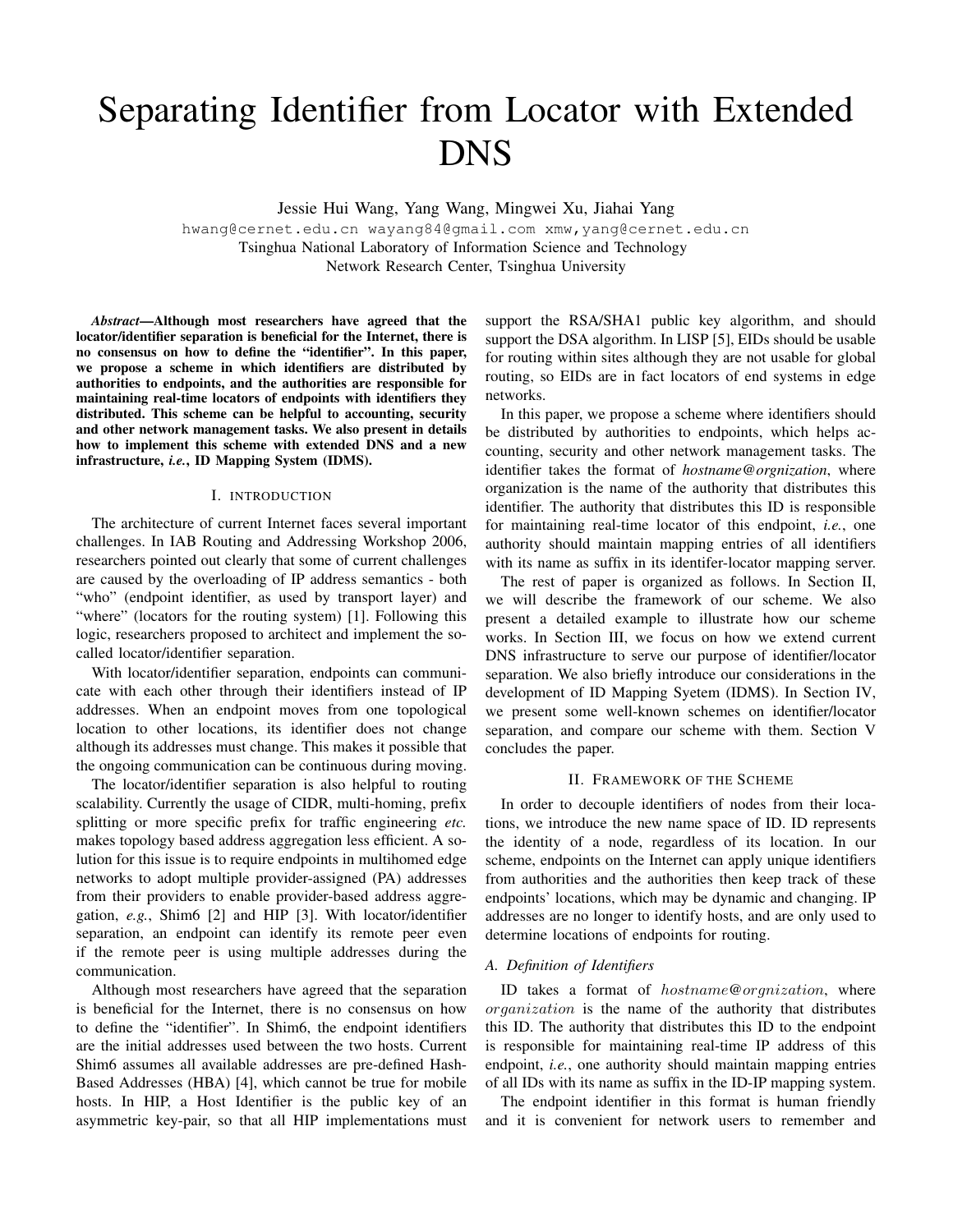use. This feature is especially important in IPv6 networks since IPv6 addresses are too long to be used directly by network users. More importantly, it would be easier to arrange hierarchical structure to manage global identifiers with this identifier format.

To facilitate software developer of new applications, host protocol stack should be modified to provide ID-based socket functions. The new host protocol stack should be designed in a way fully backwards compatible to endpoints with the current IP stack.

# *B. Mapping of Identifier to Location*

The authorities are responsible for tracking locations of those endpoints with IDs they distribute, *i.e.*, maintaining mapping entries between IDs and locators. Let us define these mapping servers of authorities as ID Mapping Server (IDMS).

There are a lot of IDs in the Internet, and they are distributed by different IDMSs. These IDMSs constitute a global mapping system and store mapping entries for all IDs in the Internet. However, how to find the proper IDMS that is responsible for a particular ID when an endpoint initiates a request? In other words, we need an index for these IDMSs. We extend current DNS infrastructure to serve as this index. To distinguish current DNS and our extended DNS, let us define the extended DNS system as eDNS.

Therefore, there are two steps in our scheme to accomplish an identifier-locator lookup. First, the endpoint looks up eDNS to retrieve IP address of the IDMS responsible for the target ID. Second, the endpoint sends a lookup request to the IDMS and gets the IP address of the target ID. Figure 1 illustrates this procedure.

This two-step procedure can be simplified into one step for some IDs. eDNS can store location information for some special IDs, *e.g.*, servers that are visited frequently. These hosts can apply to eDNS and ask eDNS to save their addresses directly. These hosts should be with relatively constant addresses, so that eDNS does not need to update its entries frequently.



Fig. 1. Mapping of Identifier to Location.

We can see that eDNS should be able to answer two kinds of queries: queries using name and queries using IDs. The response message to a query using name may include ID of the target host and IP of the corresponding IDMS, or include ID and IP of the target host directly. For a query using ID,

eDNS only needs to lookup the IP of the target host or the corresponding IDMS. To make it clear, we illustrate the types of query and response in Figure 2.



Fig. 2. Functions of Extended DNS.

## *C. An Example of Name-ID-IP Lookup*

The previous subsection only considers mappings between identifier and locator, the procedure would be more complicated after it works with functions of traditional standard DNS, *i.e.*, mappings related to domain names. To illustrate the working procedure of eDNS, let us take one of the most complicated scenario, *i.e.*, a Name-ID-IP lookup, as an example. Assume there is a server whose name is *www.cernet.edu.cn*. This server applies an ID *y@tsinghua.edu.cn* from the IDMS *tsinghua.edu.cn*. Now there is a host who wants to visit this server and it only knows the server's name. So this host sends a query request with the server's name to local eDNS. To explain the whole procedure, let us assume the local eDNS does not cache any information of this server. As shown in Figure 3, the following steps are performed:



Fig. 3. An Example of Name-ID-IP Lookup.

- 1) the host requests local eDNS for a lookup using the name.
- 2) the local eDNS server receives the query, lookups recursively and finally finds the eDNS responsible for the domain *cernet.edu.cn*.
- 3) the eDNS of *cernet.edu.cn* responds the query request with the ID *y@tsinghua.edu.cn*. This is in fact a eDNS lookup from name to ID.
- 4) the local eDNS receives *IDy*, retrieves the domain name of the responsible IDMS, and lookups recursively for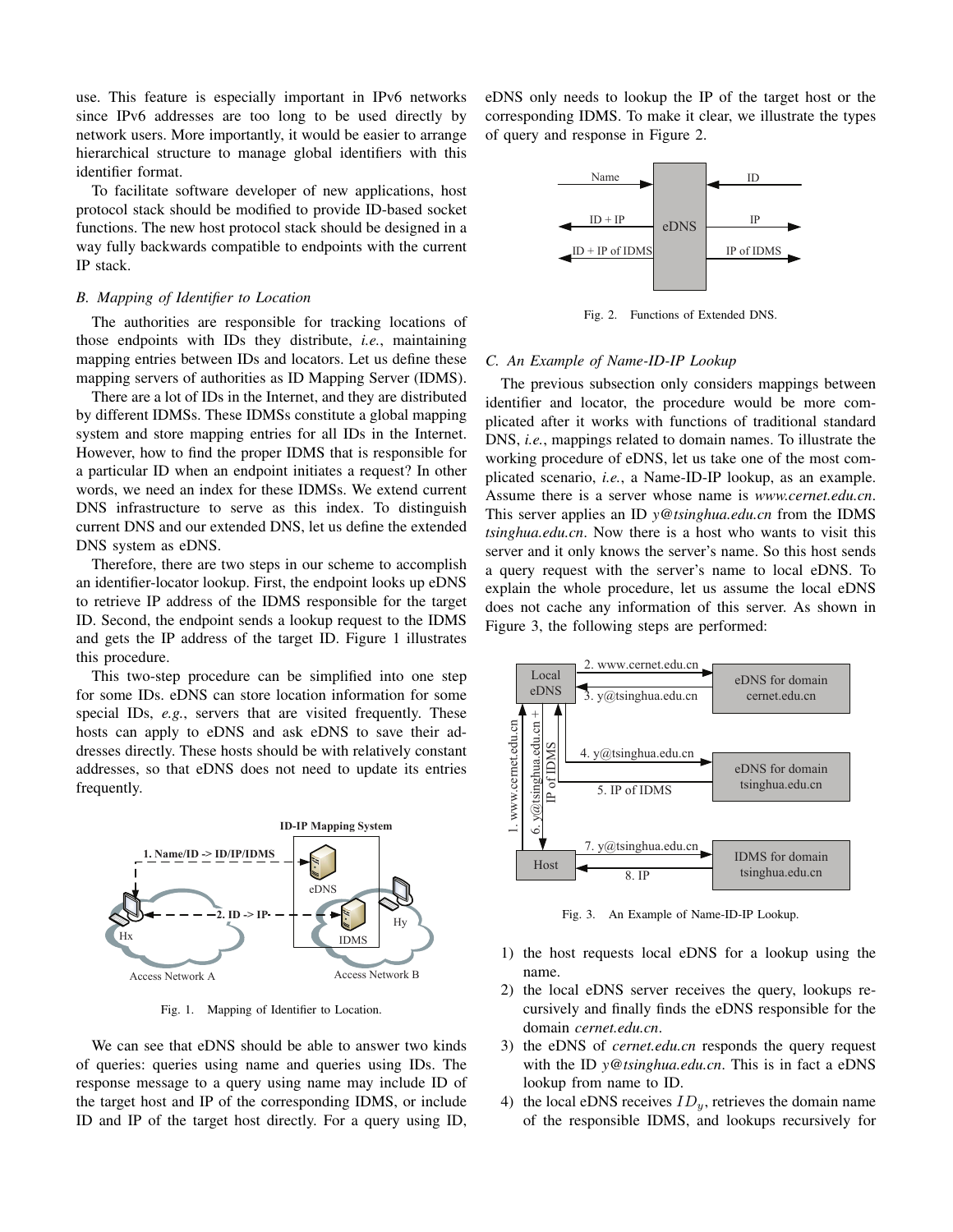the IP address of the eDNS responsible for the domain *tsinghua.edu.cn*.

- 5) the eDNS of *tsinghua.edu.cn* lookups its database and responds the IP address of IDMS of *tsinghua.edu.cn*. This is an eDNS lookup from IDMS name to IP of IDMS.
- 6) the local eDNS summarizes the lookup results and sends response message to the host.
- 7) the host contacts the IDMS of *tisnghua.edu.cn*.
- 8) the IDMS returns the target IP address back to the host.

In the above example, the host only knows the server's name, so it has to initiate request using the name. If the host knows the server's ID, it can initiate request using ID instead of name, so the first two steps can be ignored. If the server has applied the eDNS of domain *tsinghua.edu.cn* to save its IP address directly, this eDNS can respond to the host with the server's address in the step 5, and the last two steps (step 7 and 8) are not needed.

#### III. IMPLEMENTATION

In Section II, we described the framework of our scheme. In this section, we will further introduce how we implement the two important elements, *e.g.*, eDNS and IDMS. We will focus more on the implementation of eDNS, since eDNS should be compatible with current DNS design, while IDMS is simply a database with interfaces to manage it and can be implemented in any way you like.

#### *A. Implementation of eDNS*

In the current DNS implementation, information for name resolving is formatted into zone files, which are loaded into memory to create a tree when DNS server is started. Current DNS implementation can be easily modified and extended to support the functions discussed in Section II. Our implementation is based on BIND v9.2.4.

*1) Zone File and Resource Record:* Mapping information are formatted into resource records and written into the zone file. Current DNS architecture defines several resource record types. For example, type "NS" represents authoritative name servers, type "A" represents an IPv4 address, which is used in entries mapping names to IPv4 addresses, type "PTR" represents a domain name pointer, which is used in entries mapping IPv4 addresses to names, *etc*.

In order to implement new functions of mapping name to ID, mapping ID to IP, or mapping ID to the IP address of responsible IDMS, in eDNS we define following new resource record types and illustrate their usages in Figure 4.

- *•* IDMS: It defines the IP address of an authoritative IDMS server. For example, the first row of Figure 4 means the IP address of the IDMS server responsible for the domain *cernet.edu.cn* is 192.168.100.192.
- ID: It suggests that the right part of the record is a host ID. For example, the second row of Figure 4 means that host ID of the web server *www.cernet.edu.cn* is *y@tsinghua.edu.cn*, wherein "1" shows that the *first* dot in *y.tsinghua.edu.cn* should be replaced by @.

*•* A: This has been defined in current DNS to represent mapping entries from names to IP addresses. We define a new reserved label and extend the usage of this type for mappings from IDs to IPs. If the left part of the record ends with the new defined reserved label "idip", it means this is a mapping entry from ID to IP. For example, the fifth entry represents the IP address of ID *ftp@cernet.edu.cn* is 192.168.100.195. Later we will show why we define the reserved label "id-ip" for resource records from IDs to IP addresses.

Let us consider the example shown in Figure 3 again. The zone file for *cernet.edu.cn* should contain a record (*www ID 1 y.tsinghua.edu.cn.*). The zone file for *tsinghua.edu.cn* should contain a record (*IDMS 192.168.1.1*), which gives address of the responsive IDMS of the domain *tsinghua.edu.cn*. Then the host can contact this IDMS to lookup the location of the server *www.cernet.edu.cn*.

*2) Red-black Tree for Lookups:* When DNS server is started, all resource records in the zone file are loaded into an in-memory database, which is in fact a red-black-tree data structure.



Fig. 5. Example: In-memory Red-black Tree Database for the Domain *cernet.edu.cn*.

Figure 5 presents the in-memory red-black tree for the zone file in Figure 4. Note that with the usage of "id-ip", all records related to identifier/locator separation, *i.e.*, mappings from ID to IP, would form a branch under the node "id-ip" in the redblack tree. When we search the tree to answer queries, we can treat IDs in a same way as names - IDs have been saved as domain names with a particular reserved label. Furthermore, traditional queries and new queries are in different branches, which makes the structure very clear.

*3) Protocol Message Formats:* Obviously, protocol message formats should also be extended to specify new query and response types. As suggested in [6], reserved *OPCODE* and *QTYPE* values can be exploited for new types of lookups.

OPCODE is a four bit field that specifies kind of query in query messages. The most well-known OPCODE are 0 for standard queries and 1 for inverse queries. In our eDNS, we further define 6 for queries using name and 7 for queries using ID.

QTYPE is a two octet code that further specifies the type of expected answer to the query. It is a superset of all data types defined in DNS, since some queries are asking for multiple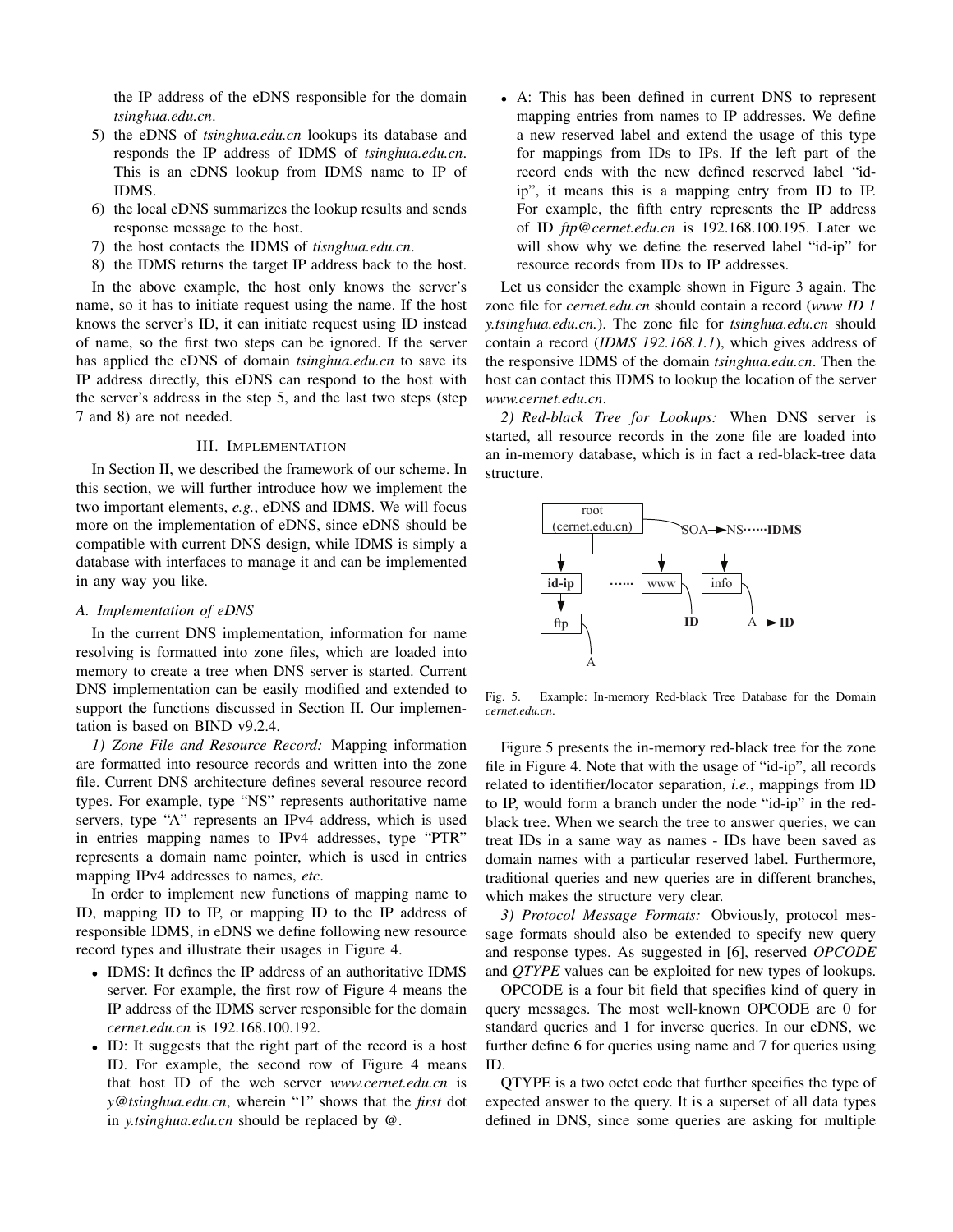|             | <b>TDMS</b> | 192.168.100.192                        | // IP of IDMS server of the domain                                         |
|-------------|-------------|----------------------------------------|----------------------------------------------------------------------------|
| WWW<br>info | T D<br>Α    | y.tsinghua.edu.cn.<br>192.168.100.193  | // name -> ID (y@tsinghua.edu.cn)<br>// name -> IP (for traditional query) |
| ftp.id-ip   | ΤD<br>Α     | info.cernet.edu.cn.<br>192.168.100.195 | // name -> ID (info@cernet.edu.cn)<br>// ID (ftp@cernet.edu.cn) -> IP      |

Fig. 4. Example: Zone File for the Domain *cernet.edu.cn*.

resource records, *e.g.*, AXFR is used in a request for a transfer of an entire zone. We define three new QTYPE, wherein two are new data types, *i.e.*, dns\_rdatatype\_id =  $0xF001$ , dns rdatatype idms  $= 0xF002$ , and one is for queries for both ID and IP, *i.e.*, dns\_rdatatype\_idip =  $256$ .

*4) Processing Workflow:* Roughly speaking, we do not need to modify the workflow of query processing. The only exception occurs when eDNS receives queries from name to IP address or both ID and IP address, *i.e.*, OPCODE=NAME and (QTYPE=IP or QTYPE=IDIP). As illustrated in Figure 3, eDNS needs to lookup two times, maybe even from two servers, to complete this kind of queries. The eDNS should be able to compose query message to initiate the second query according to the answer of the first query, and compose response message which includes two resource records after it receives the answer to the second query. This is a little similar to recursive DNS query, but local DNS sends the same query to different authoritative DNS servers in a recursive query, while eDNS needs to compose new query message in an eDNS IDIP query.

*5) Discussion:* Now let us evaluate the additional cost we incur on DNS infrastructure from two aspects, *i.e.*, the number of resource records brought in by identifier/locator separation, and the number of queries that eDNS should answer.

There are three kinds of new resource records in eDNS. The first kind is to state IP address of IDMS for each authority. For each authority, there is only one IDMS resource record in eDNS. The second kind of resource records is mapping from name to ID. Intuitively, mapping between a name and an ID (usually for mobile hosts) and mapping between the same name and an IP (usually for static hosts) would not appear in eDNS simultaneously. In other words, the number of resource records related to name is equal to the number of names, which means the second kind of resource record does not incur additional complexity. The third kind of resource record is mapping from ID to IP, which is in fact the responsibility of IDMS and eDNS is not forced to maintain them. Therefore we can control the number of these mappings in eDNS, and only use them for some relatively static hosts to accelerate eDNS lookup.

It is true that eDNS needs to answer much more queries than DNS since there would be a query once a host initiates a communication session using ID. However, this is solved at local eDNS by caching mechanism. After the local eDNS caches IDMS mappings, most queries from ID to IP can be answered by local eDNS and would not affect global eDNS system.

Therefore, our scheme of extending DNS for identifier/locator separation is feasible, and the additional cost on DNS is acceptable.

## *B. Implementation of IDMS*

IDMS is responsible for distributing IDs upon endpoints' requests, and tracking these IDs' locations after distribution. It is simply a database of dynamic bindings between ID and IP address with two interfaces, *i.e.*, a management interface and a network interface. The management interface is operated by system administrators to deal with ID applications and ID revocations from network users; and the network interface receives and processes three kinds of messages from endpoints, *i.e.*, registration message which is to request IDMS to bind an ID and an IP, unregistration message which is to request IDMS to unbind an IP and an ID, and lookup message which is to request IDMS to lookup the IP of one ID.

The ID distribution of IDMS can be integrated with PKI mechanism to improve the communication security. When IDMS receives an ID application request from a network user, IDMS will generate a pair of public key and private key. IDMS reserves the public key, and the private key is given to the endpoint. Registration messages and unregistration messages are encrypted with the private key by the endpoint and decrypted by IDMS using the public key to prevent attacks.

#### IV. RELATED WORK

In recent years, researchers have proposed many proposals to separate identifiers from locators. Among these schemes, Shim6 [2] [7], HIP [3] [8] and LISP [5] [9] received the most attentions and discussions.

Shim6 does not introduce any new name space of identifier. The endpoint identities in Shim6 are the initial addresses used between the two hosts. Although it is possible to extend Shim6 to support host mobility, current Shim6 assumes all available addresses are pre-defined HBAs, which cannot be true for mobile hosts.

The Host Identity Protocol introduces a new name space, *i.e.*, Host Identifier, which is the public key of an asymmetric key-pair. HIP is based on a Sigma-compliant Diffie-Hellman key exchange, using host identifier (*i.e.* public key) for mutual peer authentication. As a result, all HIP implementations must support the RSA/SHA1 public key algorithm, and should support the DSA algorithm.